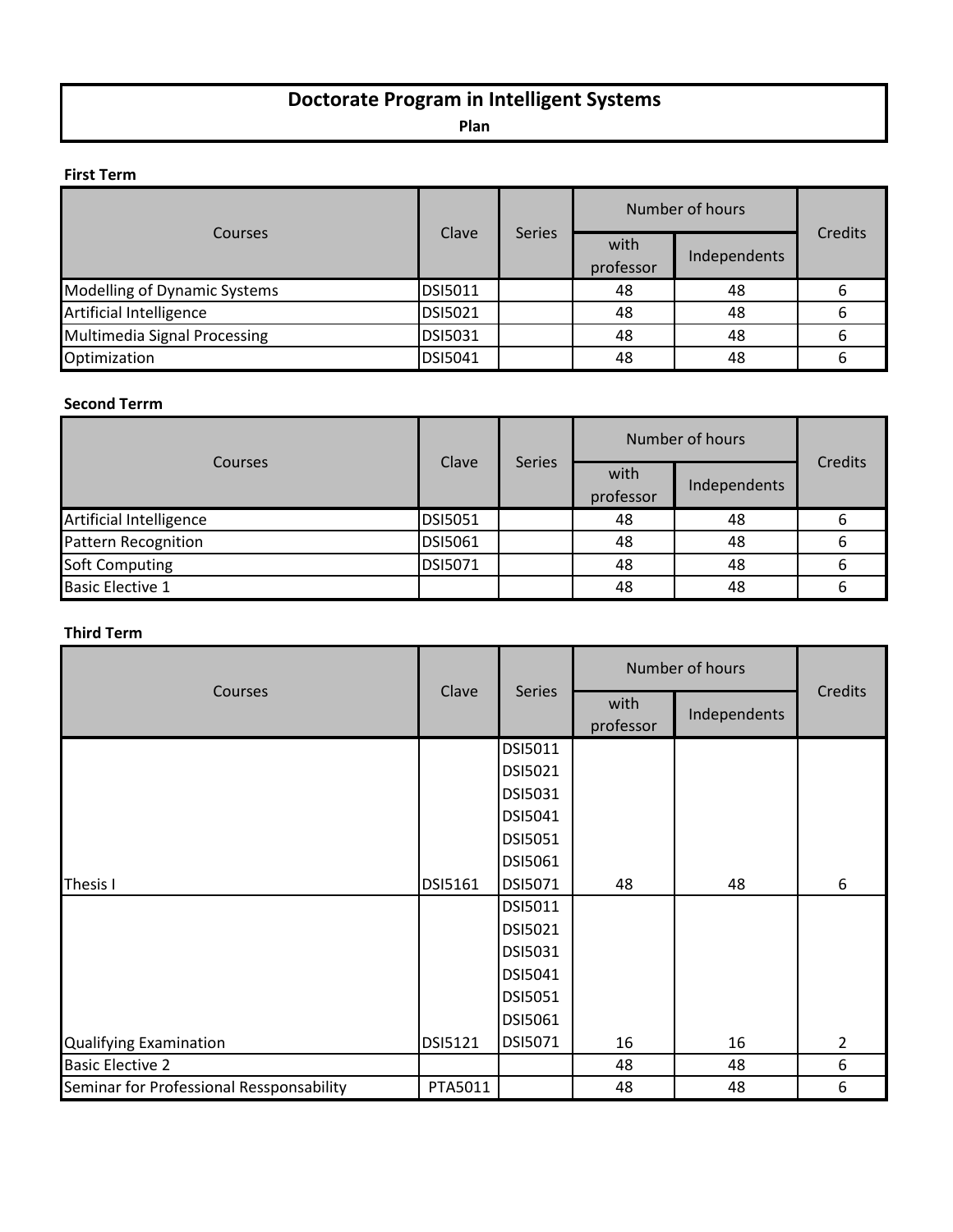### **Fourth Term**

| Lista de asignaturas o unidades de aprendizaje | Clave          | Seriación      | <b>Horas</b> |                              | Créditos   |
|------------------------------------------------|----------------|----------------|--------------|------------------------------|------------|
|                                                |                |                |              | Con docente   Independientes | (Unidades) |
| Thesis II                                      | <b>DSI5171</b> | <b>DSI5161</b> | 48           | 48                           |            |
| <b>Examen for Candidacy</b>                    | <b>DSI5131</b> | <b>DSI5121</b> | 16           | 16                           |            |

#### **Fifth Term**

| Courses                      | Clave | <b>Series</b> |                   | Number of hours |         |
|------------------------------|-------|---------------|-------------------|-----------------|---------|
|                              |       |               | with<br>professor | Independents    | Credits |
| <b>Advanced Elective I</b>   |       |               | 48                | 48              | b       |
| <b>Advanced Elective II</b>  |       |               | 48                | 48              | b       |
| <b>Advanced Elective III</b> |       |               | 48                | 48              |         |

# **Sixth Term**

| Courses            | Clave          |                |                   | Number of hours |         |
|--------------------|----------------|----------------|-------------------|-----------------|---------|
|                    |                | Series         | with<br>professor | Independents    | Credits |
|                    |                | <b>PTA5011</b> |                   |                 |         |
|                    |                | <b>DSI5131</b> |                   |                 |         |
| <b>Thesis III</b>  | <b>DSI6091</b> | <b>DSI5171</b> | 48                | 48              | 6       |
|                    |                | PTA5011        |                   |                 |         |
|                    |                | <b>DSI5131</b> |                   |                 |         |
| Research Seminar I | <b>DSI6041</b> | <b>DSI5171</b> | 48                | 48              | 6       |

# **Seventh Term**

| Courses                    | Clave          | <b>Series</b> |                   | Number of hours | <b>Credits</b> |
|----------------------------|----------------|---------------|-------------------|-----------------|----------------|
|                            |                |               | with<br>professor | Independents    |                |
| <b>Thesis IV</b>           | <b>DSI6101</b> | DSI6091       | 48                | 48              |                |
| <b>Research Seminar II</b> | <b>DSI6051</b> | DSI6041       | 48                | 48              |                |

# **Eight Term**

| Courses                     | Clave          |                |                   | Number of hours | Credits |
|-----------------------------|----------------|----------------|-------------------|-----------------|---------|
|                             |                | <b>Series</b>  | with<br>professor | Independents    |         |
| Thesis V                    | <b>DSI6111</b> | <b>DSI6101</b> | 48                | 48              |         |
| <b>Research Seminar III</b> | <b>DSI6061</b> | DSI6051        | 48                | 48              |         |